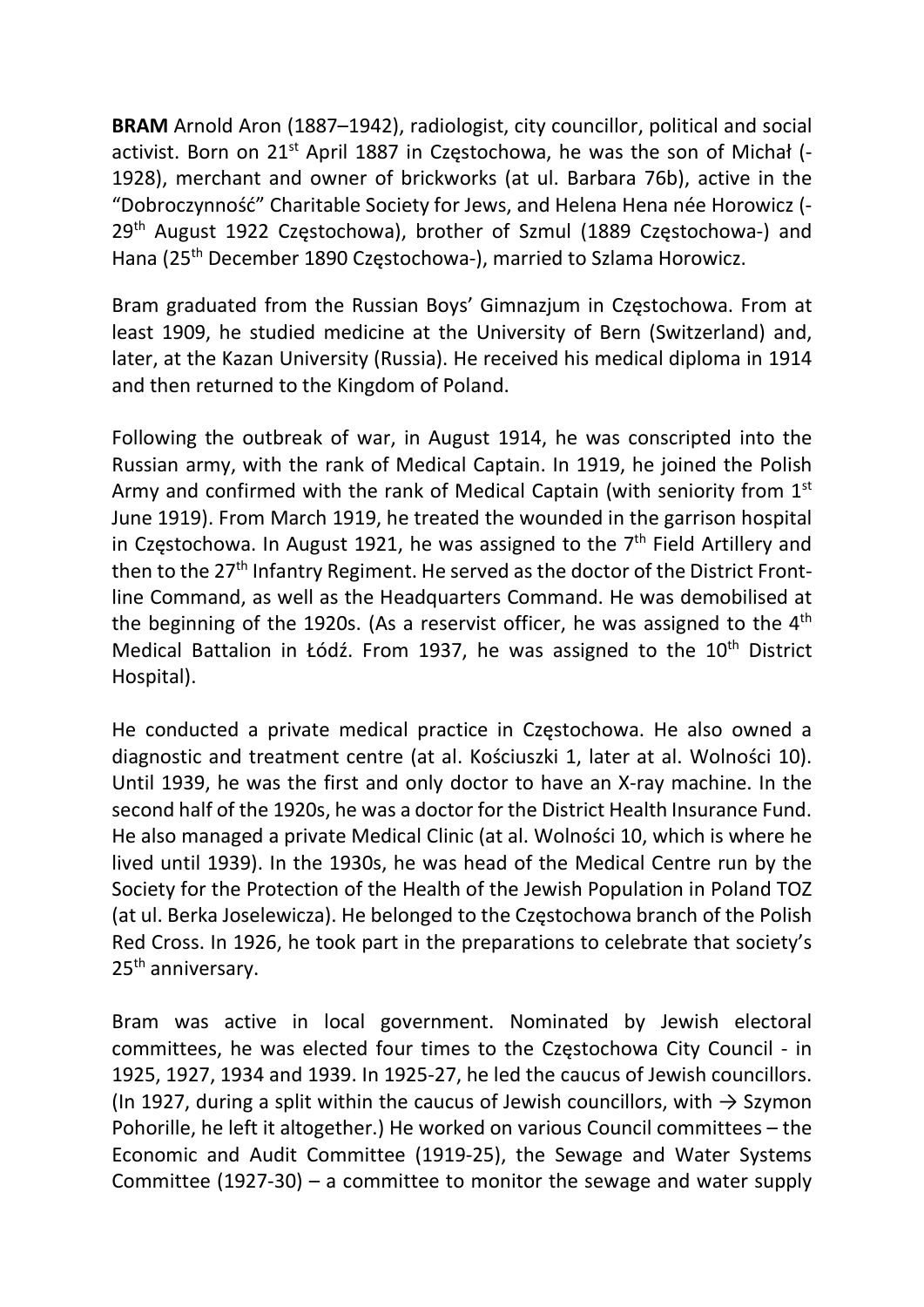works conducted by the American "Ulen" organisation), the Schools Council, the Finance & Budget Committee (1930, replacing  $\rightarrow$  Maury Neufeld) and the Regulatory, Budget and Administrative Committee (1935).

He was active in the Zionist movement. From 1928, he headed the local branch of the Zionist Organisation. He was also involved in sporting and cultural activities. In February 1929, he chaired a meeting regarding the establishment of a Jewish theatre in Częstochowa. In the second half of the 1920s, he was a member of the Jewish Gymnastics-Sports Association and was also a member of the Municipal Committee for Military Training and Physical Education.

He participated in the life of the Jewish Community. In the first half of the 1930s, he served as a member of the Jewish Community Council. In 1936, he chaired the committee during the elections to that council. According to his contemporaries, "He enjoyed great popularity amongst workers for his devotion towards them".

In August 1939, with the rank of Medical Captain, he was mobilised into the Polish Army. In September, probably during the course of fighting with the Germans, he found himself in Kowel. In 1942, he was still there (with his wife). In that same year, (according to  $\rightarrow$  Bernard Torbeczki), together with his wife, he was murdered by the Germans.

His wife was Paulina Sura Perel née Rajchman (1886-1942), with whom he had a son Jerzy (3rd September 1909 Bern, Switzerland-), a graduate of the R. Traugutt II State Gimnazjum in Częstochowa. He later studied medicine in Milan.

Gliński, Słownik lekarzy i farmaceutów, vol. III, pp. 22–23. - Szwed, Radni m. Częstochowy, pp. 48, 49; Szwed, Żydzi w samorządzie, p. 166; "Traugutt", p. 230 (regarding his son); Wyględowski, Chirurgia i chirurdzy, pp. 56, 59, 203; Żydzi częstochowianie (no page numbers). - Nowak, Z moich wspomnień III, pp. 191, 220. – "Częstochower Cajtung" 1928, No. 14, p. 5, 1932, No. 36, p. 1; "Dziennik Rozkazów Wojskowych" 1919, No. 77, p. 1746; "Dziennik Zarządu m. Częstochowy" 1926, No. 10, p. 4; "Express Częstochowski" 1928, No. 284, p. 5 (regarding his father), 1929, No. 51, p. 3, 1930, No. 138, p. 2, No. 196, p. 2; "Goniec Częstochowski" 1920, No. 163, p. 3, 1922, No. 197, p. 3, 1932, No. 260, pp. 3, 4; "Nasz Głos Powszechny" 1936, No. 3, p. 4; "Nowy Express Częstochowski" 1926, No. 258, p. 3, 1927, No. 8, p. 3, No. 126, p. 3. - Handlowiec. Kalendarz 1914, p. 235 (regarding his father); Informator m. Częstochowy 1925, p. 24; Pamiętnik Jubileuszu 25-lecia Tow. Lekarskiego Częstochowskiego 1901–1926, Częstochowa [b.r.w.], p. 59; PCK. Sprawozdanie 1933, pp. 14, 71; Rocznik adresowy 1901, p. 545 (regarding his father); Rocznik lekarski 1933/34, columns 100, 101; Rocznik oficerski rezerw 1934, pp. 215, 756; Urzędowy spis lekarzy 1939, p. 20. - APCz, records of thre City of Częstochowa 27/21, vol. V, No. 1958, MagCz 5316, 5503, 5573, Starostwo Powiatowe